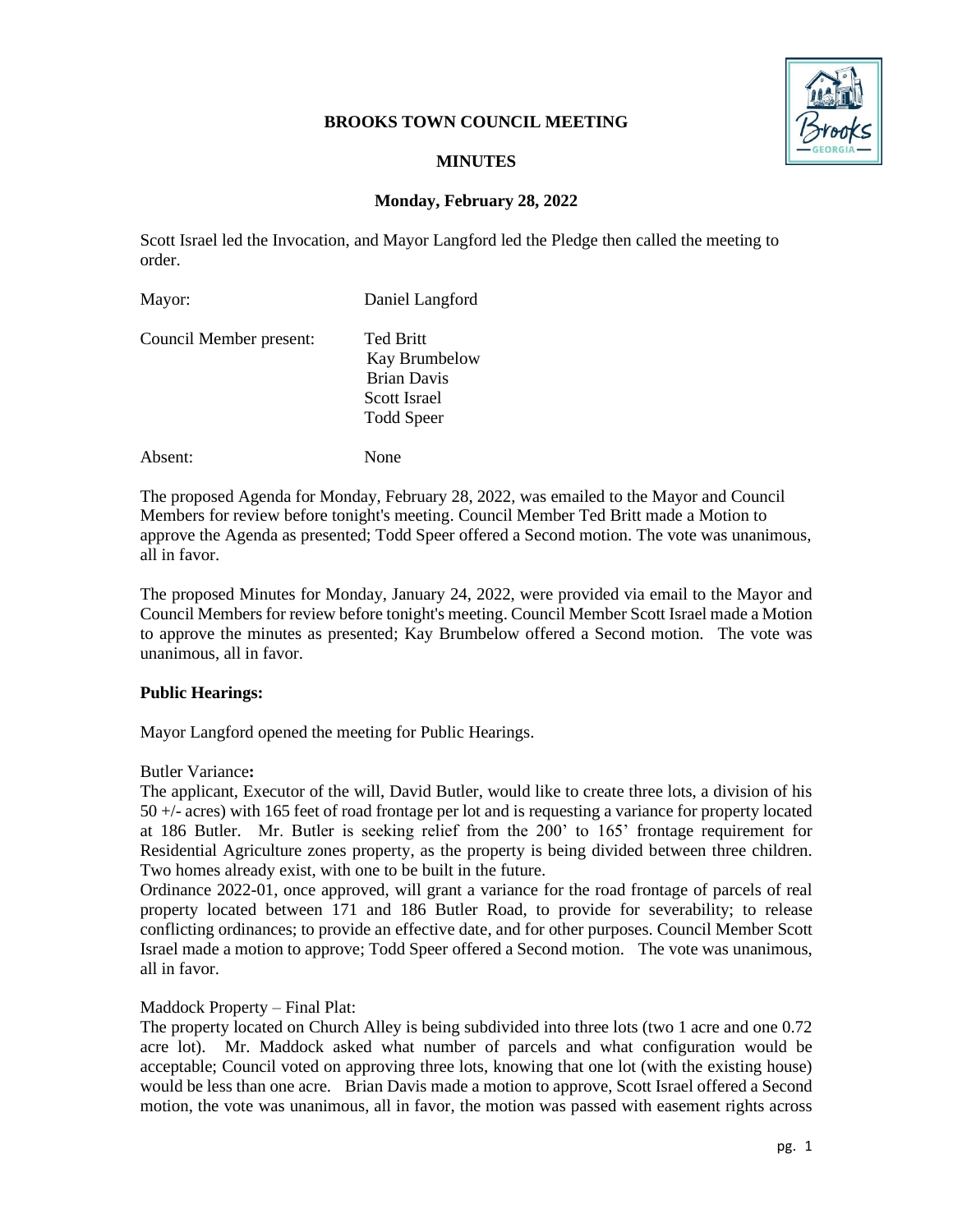Town of Brooks property (existing driveway for Lots 1&2).

There being no further discussions, Mayor Langford closed the Public Hearing.

### **Unfinished Business:** None

### **New Business:**

Local Option Sales Tax Allocations (LOST). O.C.G.A. Sect 48-8-89 requires counties and cities to periodically renegotiate the distribution of revenues received from local option sales tax. Mayor Langford presented that the Fayette County allocations will remain at 48.5% and 51.5% to the qualified municipalities. The Town of Brooks will see an increase from .46% to .47%, with no fluctuation. Todd Speer made a motion to approve the Certificate of Distribution; Ted Britt offered a Second motion. The vote was unanimous, all in favor.

# **Committee Reports (if any):**

**Mayor's Report:** Mayor Langford reported on the LOST Certificate of Distribution percentage for the Town of Brooks above. Mayor Langford received an inquiry from the Vanderslice family to possibly have an 800-acre tract (Vanderslice/Padgett property) annexed into the Town of Brooks. Mayor Langford suggested the area could be established with estate lots with 10 to 15-acre tracts. Maurice Ungaro recommended as large as  $50 +/-$  acre tracts. No action or vote needs to be taken at this time.

**Planning and Zoning:** Maurice Ungaro stated the Comp Plan/Steering Committee questionnaire had received 230 responses, primarily online and approximately 60% from outside the town limits but within the Brooks zip code. Maurice Ungaro stated he is hopeful to see a draft review of the responses next month and will keep the Council posted.

**Recreation:** Darby Holliman was present at the meeting and reminded everyone that the baseball/softball opening day is Saturday, March 12, 2022. Darby addressed the hunting equipment found on the town property at the last BAR Board meeting and stated that the Board agreed that no one should be doing that type of activity on the property. Mayor Langford and all Council Members informed Darby that the hunting equipment would not be returned until an inperson on public record apology was made to the Mayor and Council. Council suggested that the lease agreement for 2022 should have an amendment stating no hunting, archery, ax throwing, and target shooting practice would be allowed on BAR property.

**Deputy Clerk's Report:** Ms. Bradley stated she is continuing to update the Lexile numbers, working on a request from the auditor, and looks forward to the first Brooks Market Day on March 26, 2022.

**Finance Officer's Report:** The financial information was distributed. Lorey Spohr reviewed the report; LOST and SPLOST are at an increase over the same time last year. SPLOST YTD over this time last year is at an increase of 5%, and LOST YTD over this time last year is at an increase of 4.94%.

**Manager's Report:** Maurice Ungaro reported the water main break at the intersection of Price Rd and Hwy 85 Connector was repaired quickly, and the resultant hole was eventually patched by the County Road Department. The dip in the payment going into the lower parking area of the baseball field was repaired by the County Road Department when they patched the water main break on Price Rd.